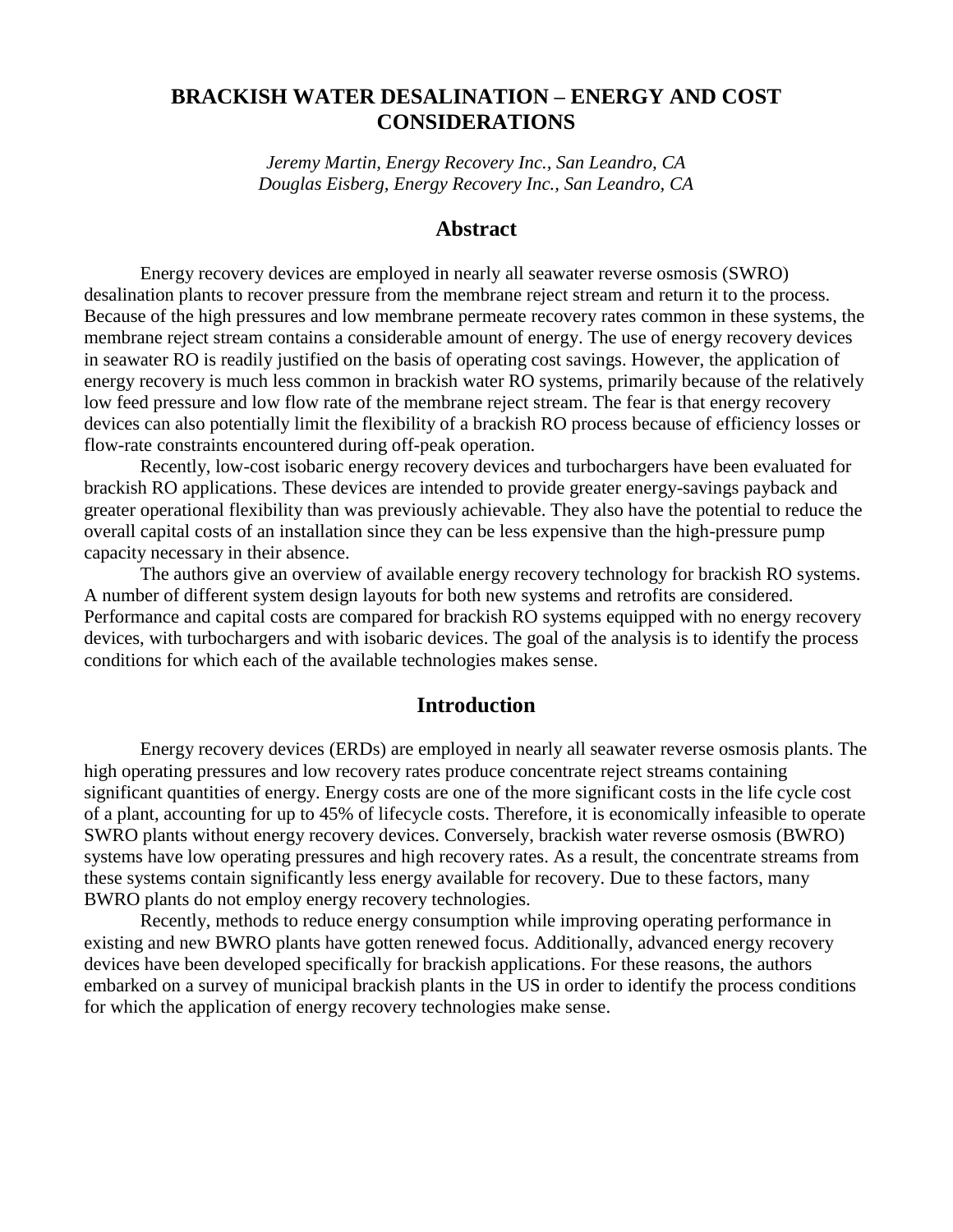## **Challenges Associated with Brackish Energy Recovery**

It is illustrative to look at the ratio of hydraulic energy leaving the membranes to the energy entering them. This ratio can be calculated as follows:

Energy Ratio = (Feed Pressure – Membrane dP) $\times$ (1 – Recovery) / Feed Pressure

A typical seawater RO system might be comprised of a single-stage configuration with a feed pressure of 900 psi, membrane differential pressure of 30 psi and a recovery of 40%. In such a system, the hydraulic energy ratio is 58%. By contrast, there is much greater variation in brackish system configurations and process parameters. Systems typically have two or more stages and can employ interstage boost pumps. An example system might comprise a two-stage configuration with 175 psi of feed pressure, 60 psi of membrane differential and a recovery of 80%. The ratio of hydraulic energy in the concentrate to that of the membrane feed ends up being only 13%. Thus, the available energy to be recovered from the concentrate reject of a brackish system is a small fraction of the energy put into the system.

Another challenge with implementing energy recovery in brackish systems is the large variations in concentrate pressure and flow associated with variations in parameters such as membrane condition, feed water temperature and salinity, among others. Most BWRO feed pumps operate with variable frequency drives to compensate for this variation. Therefore, energy recovery devices for these applications must be able to operate efficiently over a broad range of flow and pressures.

Because of the high recovery employed in BWRO, systems typically comprised of two stages of membranes are arranged in a 2 into 1 configuration. This configuration keeps the velocity of the brine within the final elements of the membranes sufficiently high when up to 85% of the water has been extracted as permeate. Placing a pump, referred to as an interstage boost pump, between the first and second stages is often employed to keep the recovery roughly equal between the first and second stages. This "flux balance" can be changed by the action of an energy recovery device as described below, and therefore, must be considered when implementing a system.

### **Centrifugal ERDs**

Centrifugal ERDs such as a hydraulic turbocharger can be employed in BWRO plants. The turbocharger uses a turbine to extract energy from the concentrate stream, converting it to rotational energy which in turn spins an impeller in order to pump another fluid stream. The fluid stream to be pumped could either be the first or second stage membrane feeds. If the turbocharger is positioned between the first and second stages, it can reduce the need for or even replace an interstage boost pump.

Figures 1 and 2 show the two turbo application methods mentioned above. One of the key advantages of the turbocharger in this application is the simplicity by which it is utilized. A disadvantage of the turbocharger is the lower peak efficiency as well as bell-shaped efficiency curve. As process flows and pressures vary, the turbo efficiency can move off of the best efficiency point of the efficiency curve. Also, particularly in the application shown in figure 1, the relative flow rates on the concentrate and feed sides of the turbo significantly differ. This causes the turbine, impeller or both to operate off of their optimum speed for the given flow.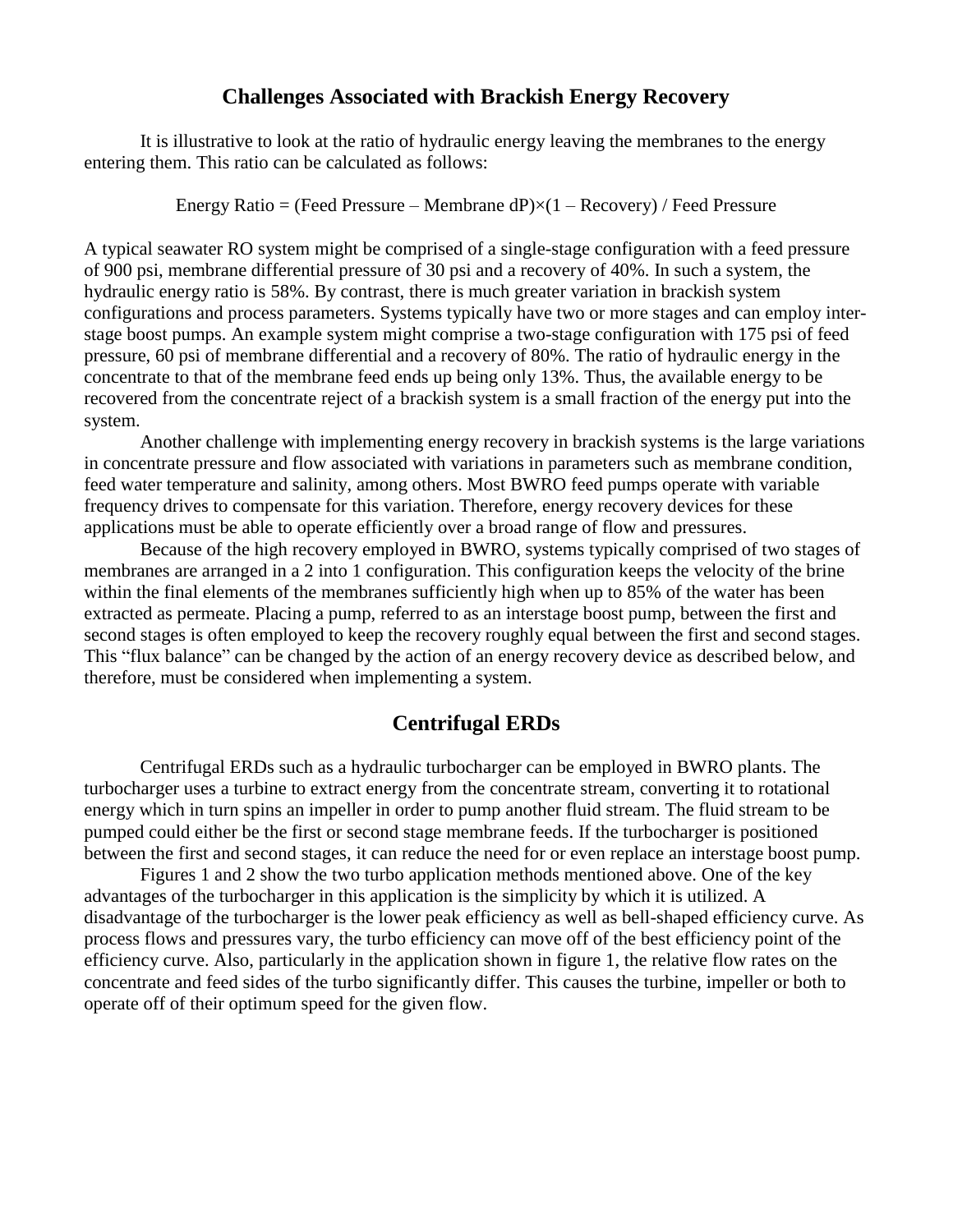

**Figure 1.** Typical Two-stage System with Turbocharger



**Figure 2.** Typical Two-stage System with Turbocharger for Interstage Boost

The interstage boost application shown in Figure 2 is a particularly advantageous application of a turbocharger. In addition to saving energy, the turbocharger acts to balance flux between the stages. The closer match between the interstage and second stage concentrate flows as compared to that of the first stage feed and concentrate means that the turbine and impeller will operate at a higher overall efficiency. Additionally, the capital cost will be lower because the size of the pump stage is proportionally smaller.

Ideally, a turbocharger for BWRO applications will be custom designed for the specific application. This design will include machining the components to optimize hydraulic performance for the flow and pressure conditions of the application as well as integrating an auxiliary nozzle to maintain high efficiency during process variations.

Other centrifugal devices worthy of mention but not included in this study include turbine-based electrical generators [1, 2], and hybrid motor driven pumps with linked turbines [2]. These hybrid systems are applied in configurations similar to those in figures 1 and 2 and have the potential to operate over a broad range of process variations. Hybrid pump turbocharger products are typically operated with standard induction motors and variable frequency drives. The operating rpm range of the device is consequentially limited to approximately 1,000 to 3,600 rpm. This severely limits the peak efficiency obtainable by the device when compared to an optimized turbocharger which can spin at up to 12,000 rpm. Additionally, the slower device requires more materials and a larger footprint which potentially would increase capital costs.

## **Isobaric ERD Applications**

Isobaric energy recovery devices function by directly hydraulically pressurizing the feed stream via exposure to the concentrate stream. In the case of a rotary isobaric device, ducts filled with low pressure feed water are pressurized by rotating them into direct contact with the pressurized concentrate stream. In a single-stage system, the process would work as shown in figure 3.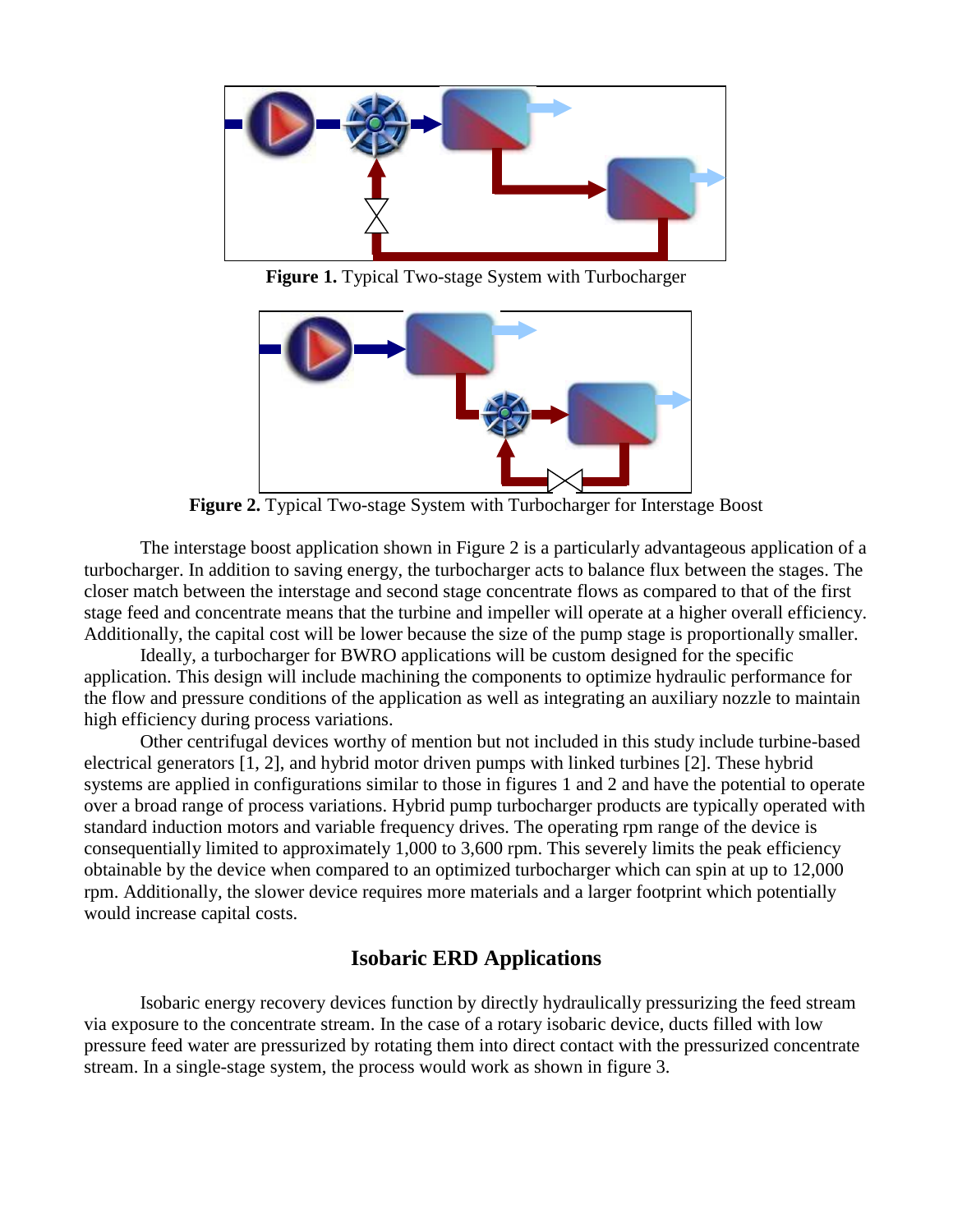

**Figure 3.** Typical Single-stage RO System with Isobaric ERD

The isobaric ERD, along with the circulation pump, supplies a volume of pressurized feed water essentially equal to the concentrate flow rate. The circulation pump makes up for the membrane differential pressure, piping losses and a small differential pressure in the isobaric ERD. The high pressure feed pump flow rate is reduced to that of the permeate flow. A result of the momentary direct contact between the concentrate and feed water streams is a small amount of mixing. This mixing causes a small salinity increase at the membrane feed (typically <3%) which results in slightly higher feed pressure.

The isobaric ERD is not a centrifugal device and thus cannot create or "boost" pressure. The pressure of the feed water leaving the device is equal to the pressure of the concentrate inlet pressure minus the ERD (typically about 10 psi). This pressure is completely independent of the feed water inlet pressure.

A new rotary isobaric ERD has been designed specifically for the brackish market. This device can handle flows up to 240 gallons per minute and pressures up to 400 psi. It was specifically designed for brackish applications where the low concentrate energy content requires low capital cost in addition to good efficiency and low mixing.

A multi-stage brackish system without interstage boost can be modeled just like the single-stage system shown in figure 3. In this case, the concentrate from the last stage is used to pressurize a stream of feed water for the first stage. The circulation pump makes up for the pressure losses in the membrane stages, associated piping and the ERD.

Applying an isobaric ERD to a two-stage system with interstage boost is somewhat different than the above example. In this case, the interstage boost pump is used to increase the recovery from the second stage as well as make up for the pressure losses associated with the system. The boost must be such that the pressure of the concentrate coming out of the second stage is higher than the feed pressure of the first stage plus the ERD dP of roughly 10 psi. A control valve after the ERD can be used to control the flow through the high pressure circuit. Figure 4 is an example of such a system.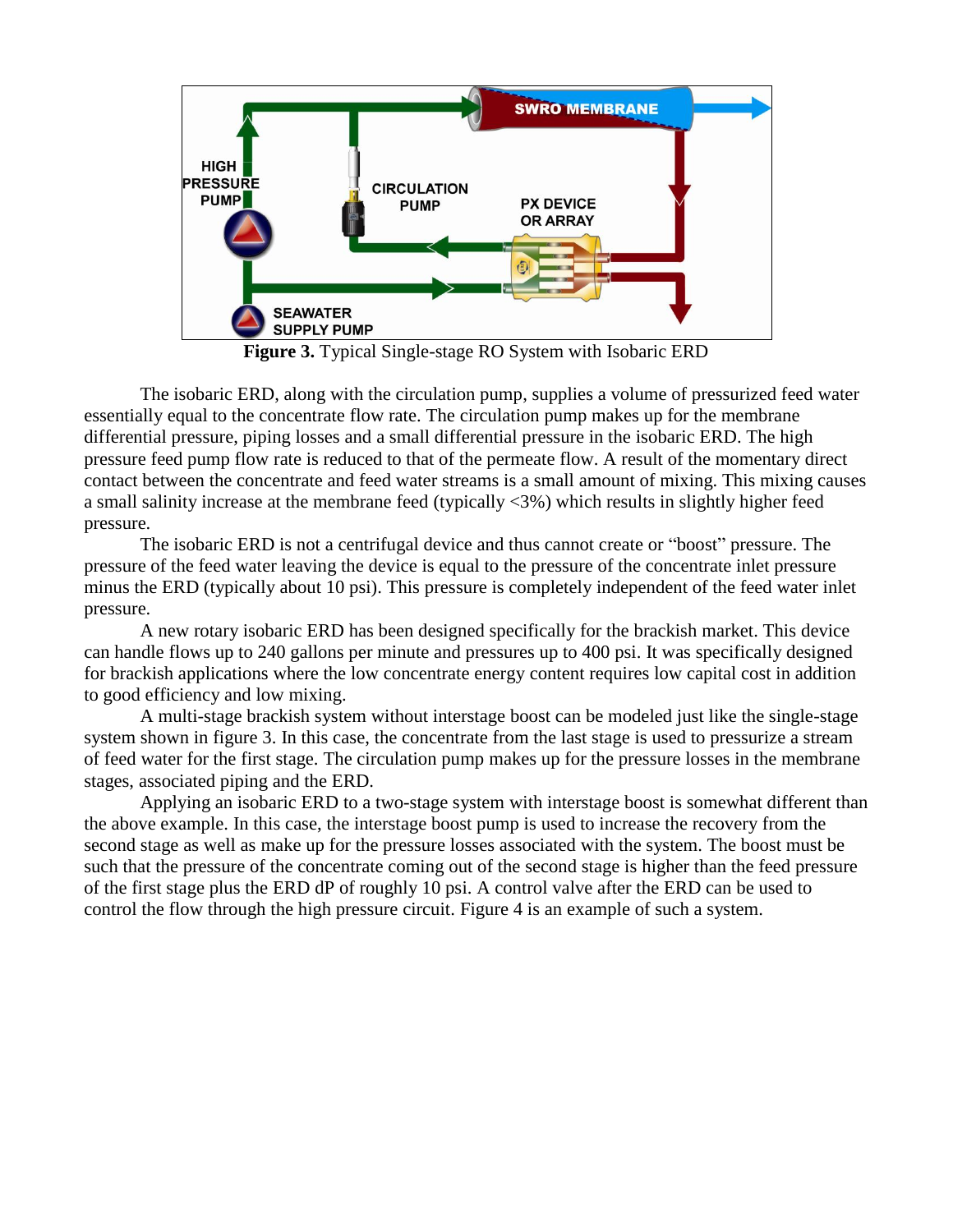

**Figure 4.** Typical Two-stage RO System with Interstage Boost and Isobaric ERD

# **Brackish Case Study**

In 2009, the authors conducted a study of ERD opportunities for US municipal brackish applications. With the help of 8 experts from the fields of OEM plant design system consulting and academia, the authors gathered data on over 15 examples of existing plants for retrofit opportunities and new system designs without ERDs. Specific operating data and plant locations are being kept confidential due to the nature of the cooperation; however, the aggregate data is shown later in the paper (see Figure 5) and helps clarify when the application of ERD technology makes sense.

Membrane optimization and flux balancing in the example systems with added ERDs was beyond the scope of this study. Therefore, for each example, the ERDs were applied to the system while changing as little as possible. In the case of systems without interstage boost, this meant configuring the turbocharger to boost the feed of the first membrane and applying an isobaric ERD with a circulation pump. Likewise, in the case of systems with interstage boost pumps, the turbo was used to replace some or all of the boost from the interstage boost pump and the isobaric ERD was used in conjunction with the interstage boost pump and a control valve. In one example with interstage boost, the turbo would have supplied too much boost and therefore the interstage boost pump was retained and the turbo was used to boost the first stage feed pressure. The introduction of an ERD to a system design should be considered an opportunity to further optimize the utilization of the membranes.

# **Process Optimization and Life Cycle Cost**

Clearly, the benefit of including energy recovery devices in a plant design is reduced overall energy consumption; however, other potential benefits should be considered as well. One such benefit is the reduction in the capital cost of the high pressure feed pump. In the case of an isobaric ERD, the flow through the feed pump is reduced from the total membrane feed flow to that of the permeate. This flow reduction of 20-25% for typical brackish systems (75-80% recovery) can equate to an appreciable reduction in the pump cost. For some configurations, the reduction in feed pump cost more than paid for the cost of the requisite isobaric ERD and circulation pump [3]. In the case of the turbocharger, depending on configuration, the capital cost of the unit may be less than the cost of the interstage boost pump it replaces. Figure 5 shows the results of the study graphed according to membrane feed pressure and overall recovery. Each data point indicates if the life cycle cost favors an isobaric ERD, a turbocharger or no ERD.